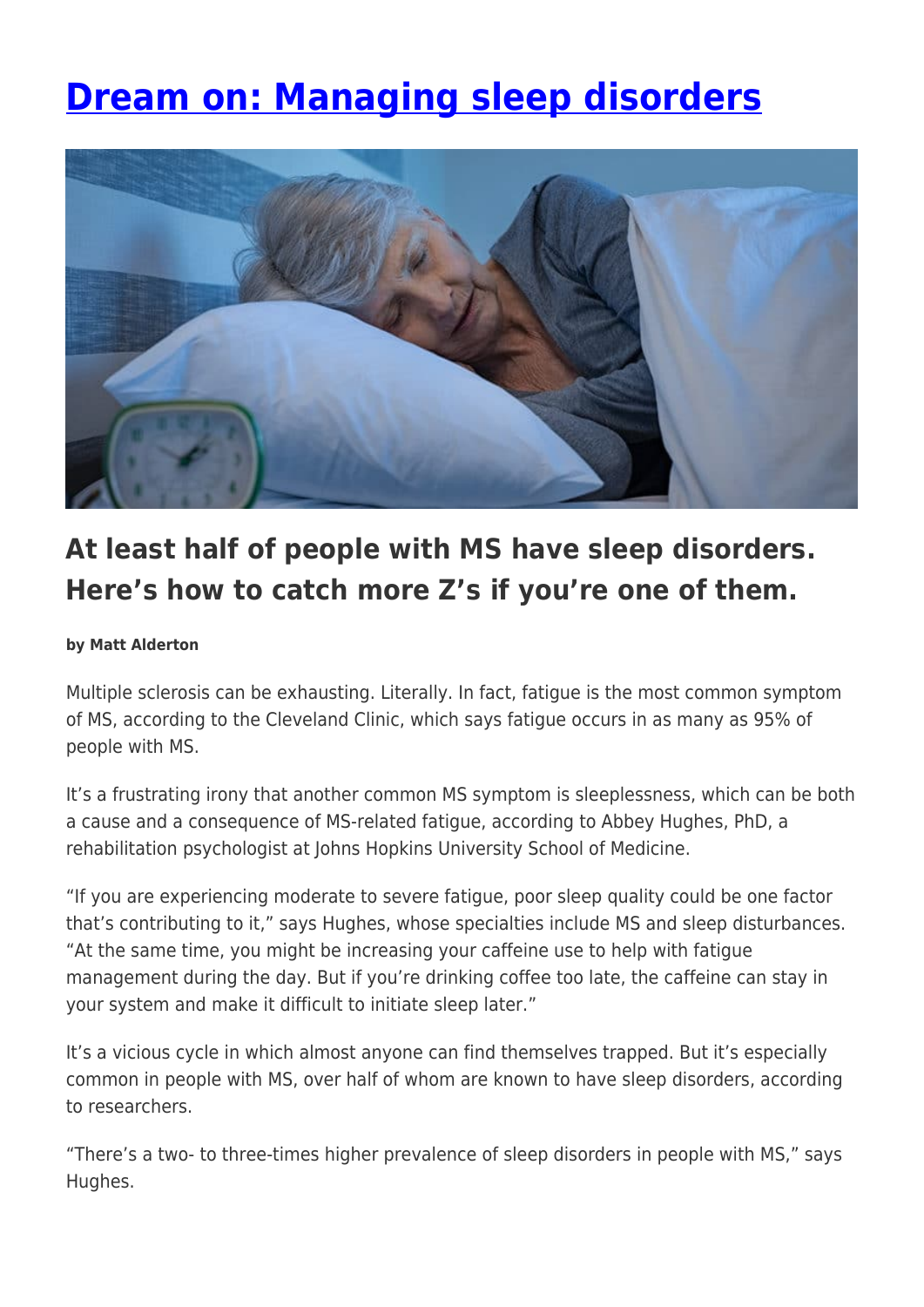She says the most common sleep disorder in both the general population and in people with MS is insomnia, which is defined as having trouble falling or staying asleep at least three nights a week for a period of three months or longer.

Other sleep disorders that are common in people with MS include sleep apnea, a condition in which breathing repeatedly stops and starts during sleep; restless leg syndrome, which is marked by an irresistible urge to move one's legs at night; periodic limb movement disorder, which causes repetitive cramping or jerking of the legs during sleep; and narcolepsy, which causes sudden onsets of sleep during the day.

Having any of these conditions alongside MS can have serious consequences, according to Catherine Siengsukon, PhD, associate professor of physical therapy and rehabilitation science at the University of Kansas Medical Center.

"Sleep is strongly associated with health-related outcomes," Siengsukon says. "It's one thing to have a bad night of sleep every once in a while, which most of us can deal with from time to time. It's another thing to have insomnia or another sleep disorder — especially if you have MS, because the body needs sleep to function and cope with MS-related symptoms. If you're not sleeping well, that can contribute to the worsening of those symptoms."

If you're experiencing chronic sleeplessness, rest might seem hopelessly elusive. However, by understanding what causes sleep disorders — and what can cure them — you can finally graduate from counting sheep to catching Z's.

#### **MS and sleep disorders**

The first step to getting more sleep is to understand why you're getting less, according to Hughes, who says there are several common causes of sleep disorders in people with MS.

- **Multiple sclerosis.** "MS is a demyelinating condition. It causes nerve damage to the neurons in the brain and the spinal cord, which make up the central nervous system. And the central nervous system plays a pivotal role in regulating our sleep-wake cycle," Hughes says. "If you have nerve or neuronal damage in areas of the brain that are responsible for regulating the sleep-wake cycle, that can be a direct cause of sleep disturbance."
- **Sleep apnea.** MS might also affect areas of the brain that regulate breathing and muscle control in the throat or lungs, which could lead to sleep apnea.
- **MS symptoms.** Symptoms like pain, bladder dysfunction, temperature dysregulation, spasticity, numbness and tingling can all interfere with sleep.
- **MS medications.** For example, many doctors prescribe steroids for patients who are experiencing MS exacerbations, and steroids can cause insomnia, Hughes says.
- **Disease-related behavior.** "When people are coping with MS symptoms, they sometimes develop unhelpful behaviors to manage those symptoms, which in turn disrupts sleep," explains Hughes, who says people with MS might nap during the day, for example, to cope with fatigue. "While short naps can be helpful for fatigue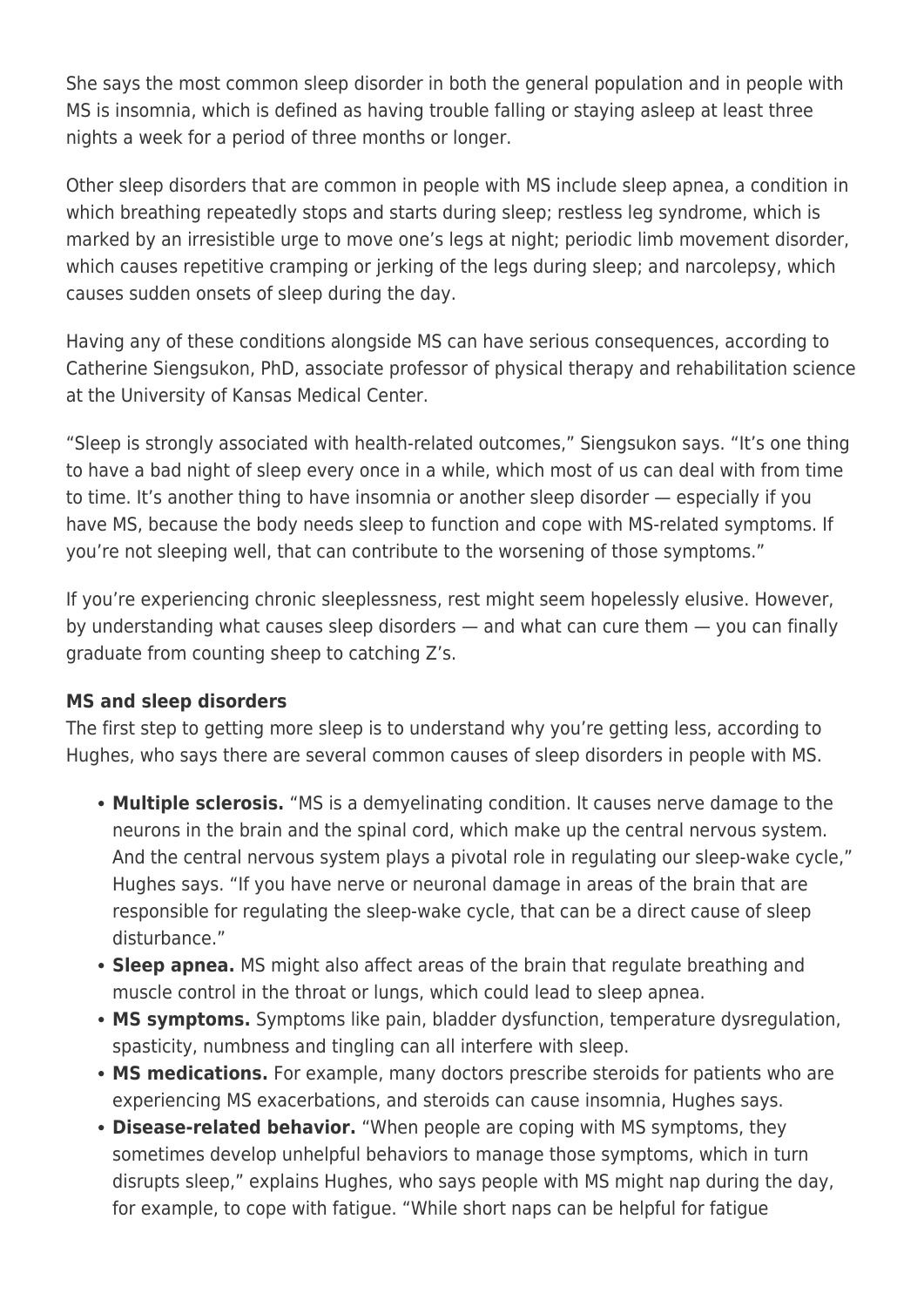management, naps longer than 20 minutes can start to get into deep sleep, which then takes away from your ability to fall asleep at night."

**Anxiety.** "Often, people with MS worry about having a chronic condition, or they worry about things like income and finances," Siengsukon says. "Understandably, that can contribute to sleeplessness."

#### **6 strategies to improve your sleep**

Once you know the source of your sleeplessness, you can take action to address it, according to Siengsukon, who says your first course of action should be talking to your healthcare professional.

"Often, people with MS do not mention their difficulty sleeping to their healthcare provider because they have so many other things to talk about," Siengsukon says. "But if you bring it up, often there are things that can be done."

Siengsukon prefers cognitive behavioral therapy, or CBT-I, for insomnia. In 2020, she and four coauthors published the first study demonstrating the efficacy of CBT-I for people with MS.

The cognitive part of CBT-I teaches you to manage or eliminate negative thoughts and worries that keep you awake, while the behavioral part teaches you to develop good sleep habits. Therapy typically lasts for six weeks, during which time patients meet weekly with a sleep medicine specialist and keep a detailed sleep journal to help them identify positive and negative sleep habits.

"It's about increasing thoughts and behaviors that can make sleep better and reducing thoughts and behaviors that are maladaptive to sleep," Siengsukon says.

Whether you do them independently, under the care of your healthcare provider or with supervision from a behavioral sleep medicine specialist, here are six strategies you can borrow from CBT-I to improve your sleep quantity and quality:



Photo: iStock

#### **1. Avoid nighttime stimulation**

Caffeine and other stimulants can help you fight daytime fatigue, but consuming them in the late afternoon or evening is a bad idea if you struggle to sleep, according to Hughes, who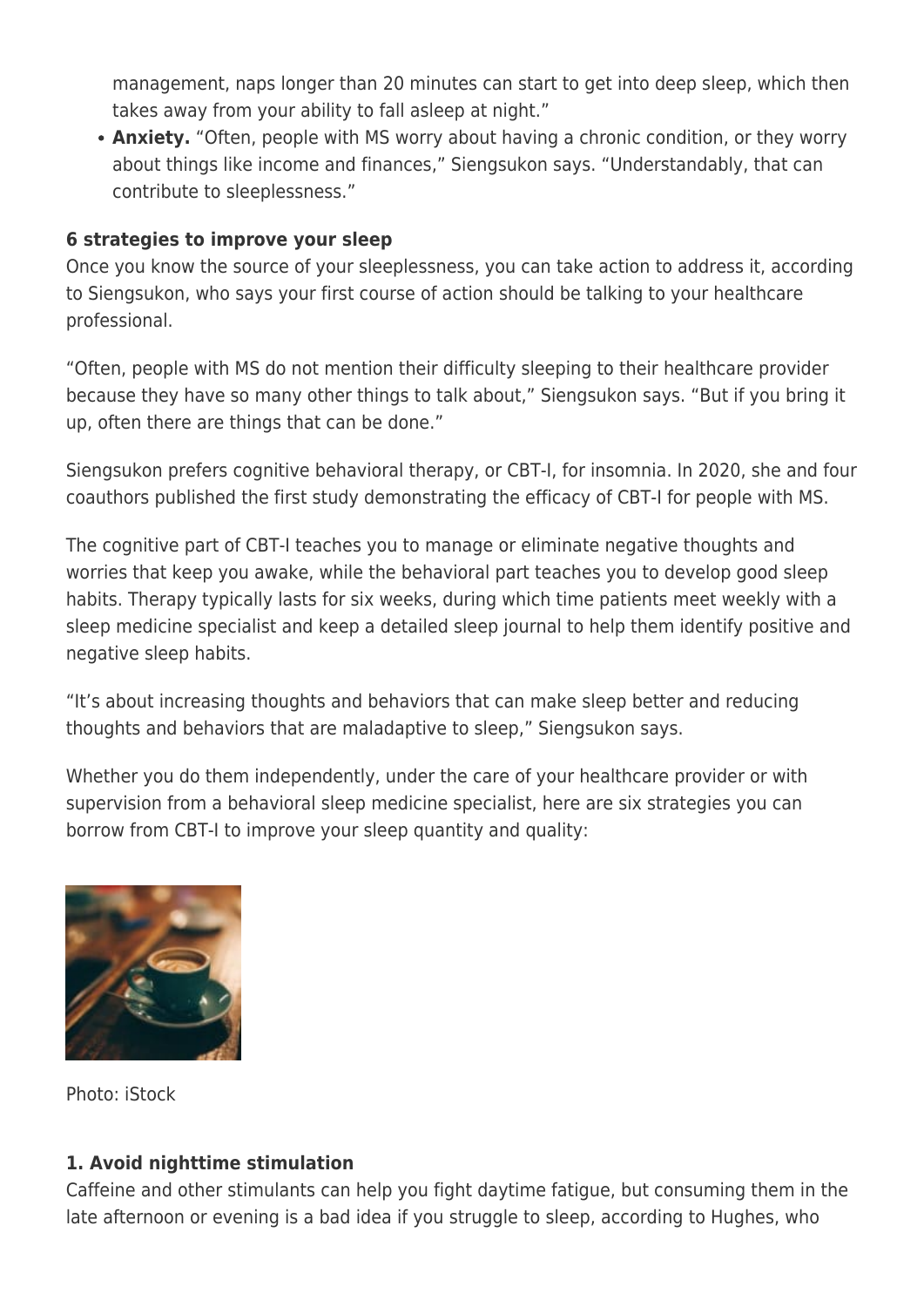suggests avoiding stimulants after 3 p.m. to keep them out of your system at bedtime.

You should be equally mindful of the clock with regard to alcohol and exercise. Alcohol might help you fall asleep but can make it hard for you to stay asleep. Exercise, meanwhile, can elevate your heart rate and body temperature, which can keep you awake if you exercise vigorously too close to bedtime, Siengsukon says.

Even television can have a stimulating effect, according to Hughes, who says to avoid action, thrillers and cable news programs before bed in favor of programs that are more soothing.



Photo: iStock

#### **2. Re-evaluate your medications**

It's important to review your medications with your healthcare professional, Hughes says. You might want to talk to your healthcare professional about getting off existing medications if their side effects are keeping you awake. Likewise, you might want to add new medications — for example, bladder control medication to assist with nighttime urination — if they'll help you sleep better. Or perhaps you can change your schedule to take a disruptive medication in the morning instead of in the evening.

#### **3. Get out of bed if you can't sleep**

If you're having trouble falling asleep because of restlessness or MS symptoms, don't continue to lie in bed. Instead, get out of bed and do something else, then try again later, suggests Hughes, who says you shouldn't stay in bed longer than 10 minutes if you're tossing and turning.

If you have mobility issues that make it difficult to get out of bed, do something that's "relaxing and distracting," Siengsukon says. For example, listen to an audiobook.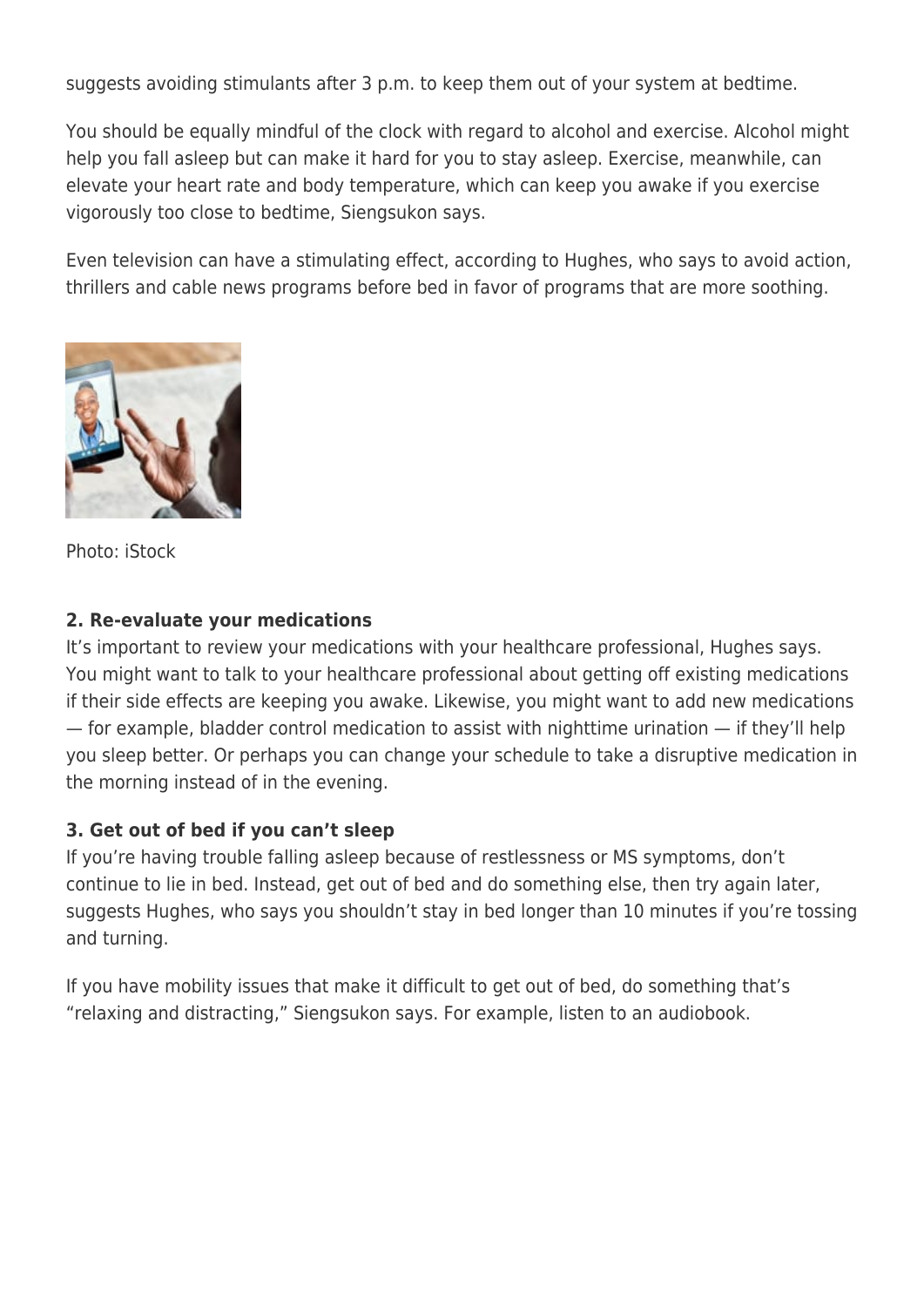

Photo: iStock

## **4. Proceed (to the bathroom) with caution**

It's normal to get up in the middle of the night to use the bathroom, especially if you have MS. When you get up, however, avoid overstimulation, Hughes advises. Go to the toilet nearest your bed, for example, and keep the lights low. If you're concerned about mobility or fall risks, installing dimmer switches and grab rails can help you move around safely without waking yourself up too much.

### **5. Optimize your sleep environment**

Sleep might come easier if you keep your bedroom cool, dark and quiet, according to Hughes. Blackout curtains can help block light, and multilayer bedding, with sheets and blankets that you can add or remove as needed, can help keep you cool. You can even purchase cooling mattress toppers that draw heat away from the body, and electric cooling pads that regulate the temperature in your bed.



Photo: iStock

#### **6. Use technology — sparingly**

If you watch your tablet or play with your phone in bed, stop, advises Hughes, who says doing anything in bed other than sleeping trains your brain that it's OK to be awake in bed.

And yet, technology can be a useful sleep aid. There are evidence-based mobile apps that can help you induce or monitor your sleep. Popular apps, for example, include Calm and Slumber, both of which use guided mediations, soothing stories, relaxing music and calming nature sounds to help you fall asleep. Hughes, meanwhile, recommends the Cleveland Clinic's Go! to Sleep app and the U.S. Department of Veteran Affairs' CBT-i Coach app, both